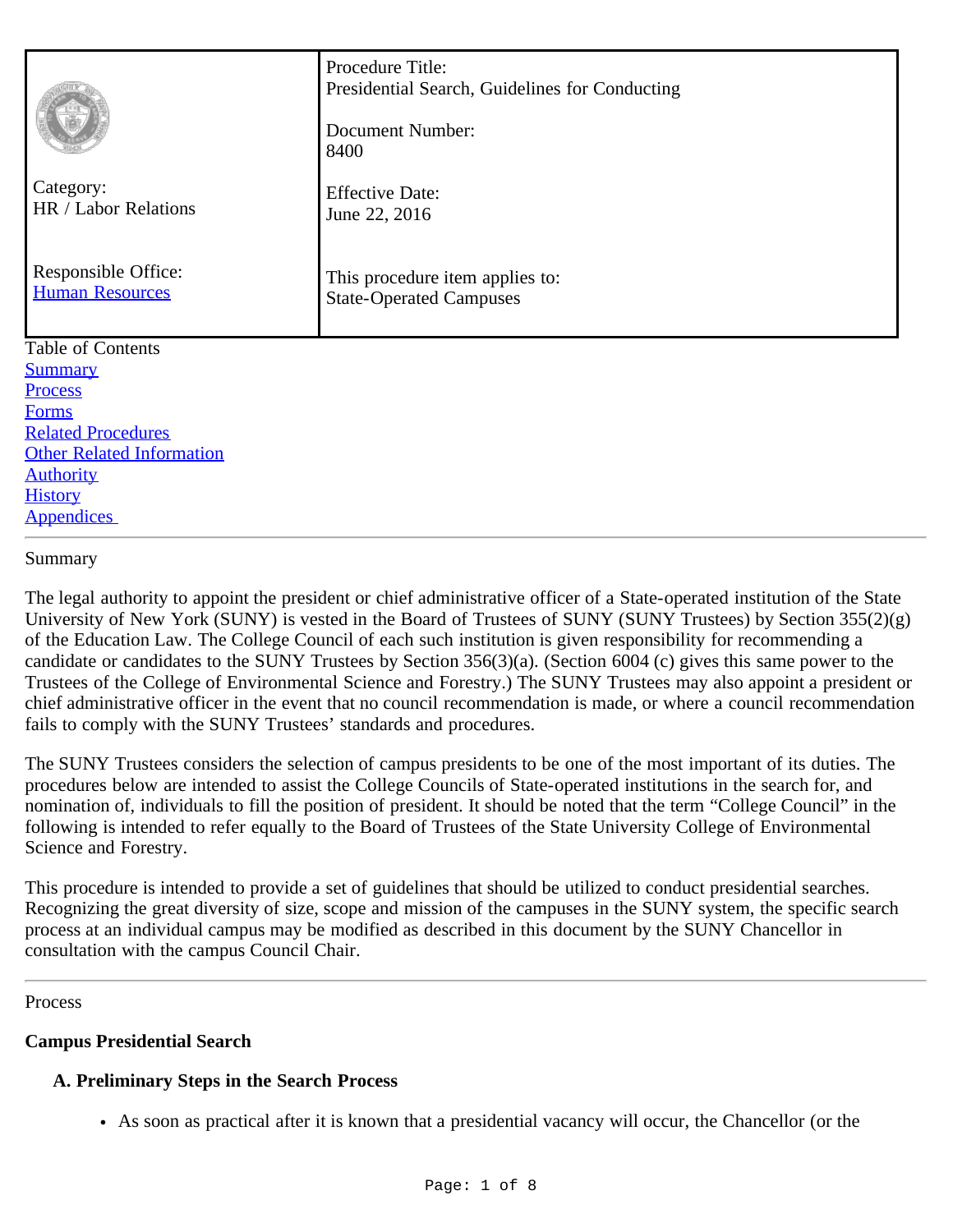Chancellor's representative) shall reach out to the Council Chair to provide advice and instructions in planning the search and the criteria to be used in the selection of a new president.

- The Council Chair should consult with campus constituency groups, including the campus governance leader, regarding the search plans and the development of the search committee.
- The committee should, in accordance with generally accepted presidential search procedures, be diverse and have representatives from principal campus constituencies.
- Unless otherwise agreed upon by the Chancellor (or Chancellor's representative) and the Council Chair, the search committee shall consist of:
	- Four members of the council (including the chair);
	- Six members of the full-time teaching faculty of the campus;
	- One student;
	- One alumni representative;
	- One campus-related foundation representative;
	- One academic dean;
	- One professional or support staff member;
	- One incumbent or retired SUNY president from another campus or a member of the Chancellor's senior staff designated by the Chancellor; and
	- The Chancellor's liaison representative (non-voting).
- In the case of campuses larger than 10,000 student FTE, the Council Chair may choose, after discussion with the campus governance leader and authorization by the Chancellor (or the Chancellor's representative), to increase the size of the search committee to include an additional member of the teaching faculty, a graduate student, and an additional representative from the campus foundation board.
- The Council Chair shall appoint a chair of the search committee. Generally, the Council Chair also serves as the chair of the search committee. If the Council Chair is unwilling or unable to serve as chair of the search committee, the Council Chair shall appoint another member of the council to serve as chair of the search committee.
- The Council Chair shall appoint a chair of the search committee. Generally, the Council Chair also serves as the chair of the search committee. If the Council Chair is unwilling or unable to serve as chair of the search committee, the Council Chair shall appoint another member of the council to serve as chair of the search committee.
- Taking care to assure that faculty representation on the search committee speaks for a broad spectrum of faculty opinion, the campus faculty governance leader will work with the Search Committee Chair and the Chancellor's representative to devise a nomination and election process to select the faculty representatives to the search committee by secret ballot. The voting process must be widely publicized with sufficient notice to allow any interested faculty to participate in the nomination and voting process. The Council Chair shall invite the appropriate campus and community groups, including the campus governance leader, to submit recommendations for all other positions on the search committee, and shall make the appointments to the remaining positions on the search committee from the recommendations submitted. The committee itself should represent a broad diversity of opinion among the primary campus constituencies.
- The Chancellor shall designate a liaison representative to serve as a non-voting member of the search committee. That representative shall have full access to the files of the committee, and shall be responsible for reporting at regular intervals to the Chancellor and the Trustees regarding the progress of the search and the work of the search committee. The representative shall provide general assistance to the search committee as needed for each step in the process.
- The Council Chair and the Chancellor (or the Chancellor's representative) shall agree on an expected timetable for the search and nomination process.
- The Chancellor (or the Chancellor's representative) shall provide a list of nationally recognized organizations (e.g., search firms) with established expertise in academic recruitment and screening, as well as a commitment to developing diverse candidate pools, from which the council shall select one to assist in their search. The campus may elect to use a search firm not on this list with approval from the Chancellor (or the Chancellor's representative). In compliance with SUNY Board of Trustees Resolution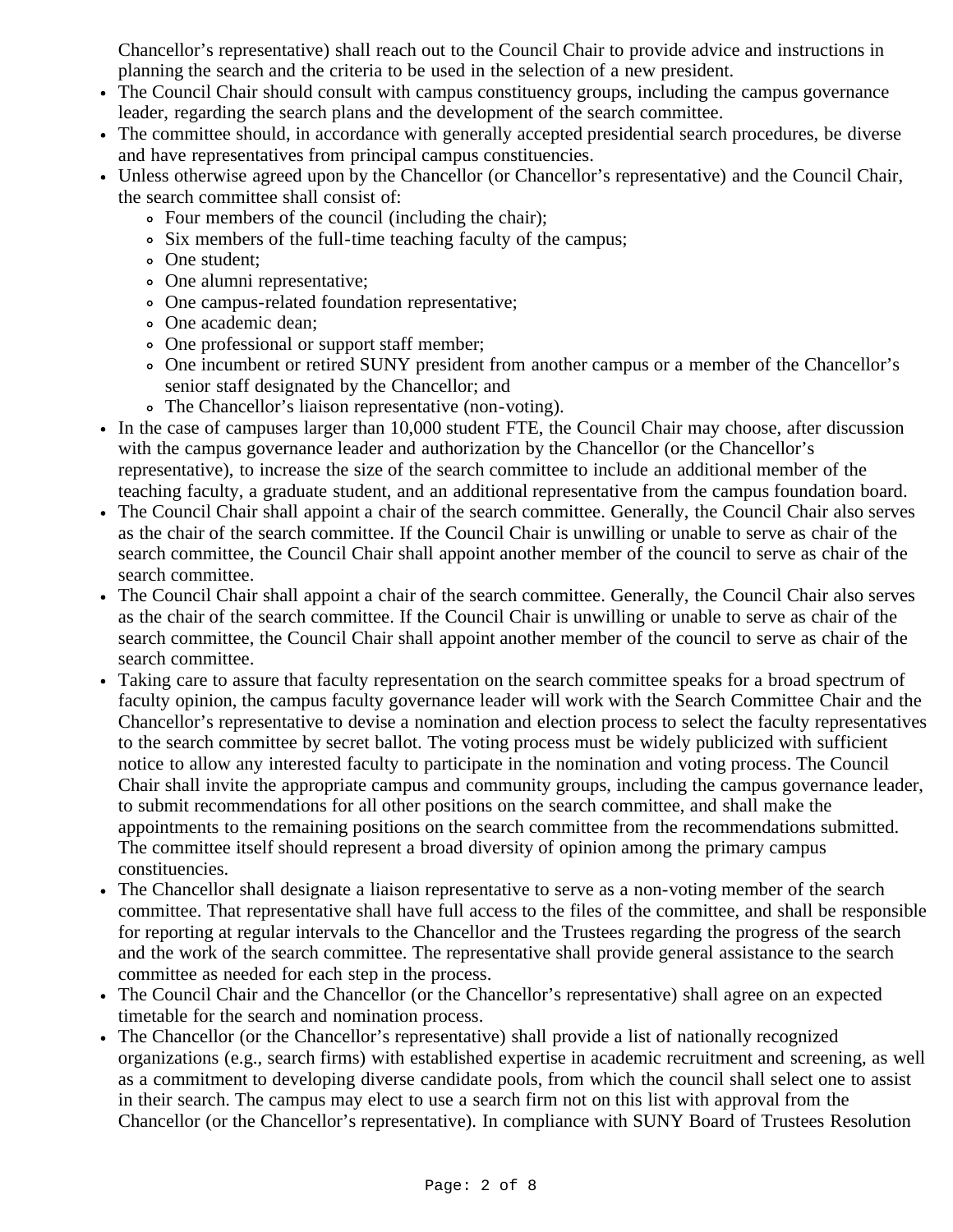regarding the Diversity, Equity, and Inclusion Policy, adopted on September 10, 2015, campuses shall, during the search firm selection process, inquire with search firms about their success in assuring diverse candidate pools.[\[1\]](#page-6-2) The campus must follow all appropriate procurement policies in the selection of the search firm.[\[2\]](#page-6-3)

- <span id="page-2-1"></span><span id="page-2-0"></span>A campus staff liaison shall be appointed to assist the search committee and to coordinate the clerical work of the committee. This person shall be held to the same confidentiality agreements as the search committee.
- A budget for the search should be determined in conjunction with the chief financial officer of the campus, and arrangements made for a search office and support staff. The campus is responsible for the full cost of the presidential search and the budget should be sufficient to cover the cost of hiring a professional search firm; advertising the position; travel of candidates to all interviews, including those with the Chancellor and the Board of Trustees; as well as the usual telephone, postage, duplicating, and other administrative expenses associated with a search.

# **B. The Search Process**

- At the first search committee meeting, the search chair, along with the Chancellor's representative, shall acquaint the committee members with the search procedures in general and with any specific instructions from the college council, the Chancellor, and the Trustees. The search committee shall be advised that the council is required to send a list of no fewer than three names of acceptable candidates to the Chancellor for consideration, and that the council may submit its opinion on the relative strengths and weaknesses of each candidate whose name is forwarded for consideration by the Chancellor. The timetable for the search shall be presented to all committee members and a commitment obtained from each member to attend all meetings and all interviews.
- Only approved members of the search committee and those staffing the committee are allowed to participate in the confidential work of the committee. Search committee member designees or representatives are not permitted to participate in search committee meetings or review confidential materials.
- Only approved members of the search committee and those staffing the committee are allowed to participate in the confidential work of the committee. Search committee member designees or representatives are not permitted to participate in search committee meetings or review confidential materials.
- The Chancellor (or the Chancellor's designee) will give the search committee its charge at the first meeting.
- At the first search committee meeting, the importance of confidentiality shall be discussed. All members of the committee must agree to preserve the confidentiality of the search and the names of all candidates.
- The chair may ask the Chancellor to dismiss any committee member if there is evidence that a member of the committee has breached the confidentiality of the search or a committee member is believed to be unduly biased, a non-participant or otherwise unable to fulfill his/her responsibilities in the search process. The decision of whether or not to dismiss the member as well as whether or not to replace the dismissed member will be in the sole discretion of the Chancellor in consultation with the chair of the search committee. If a representative of the faculty is dismissed, the Chancellor (or Chancellor's representative) shall also consult with the campus's faculty governance leader as to whether and how the individual shall be replaced.
- At one of the meetings of the search committee, prior to the review of candidates, the chair will invite the  $\bullet$ campus's Chief Diversity Officer and Human Resources Director (or designees) to address issues related to the recruitment of diverse candidates as well as discuss general legal protocols and campus and system policies related to hiring of staff.[\[3\]](#page-6-4)
- <span id="page-2-2"></span>• In consultation with the Chancellor's representative and the search consultant, the committee should assess the needs of the institution and the type and style of leadership desired in a new president. Combining the results of this assessment and the required criteria set forth by the Chancellor, the search committee shall develop, and submit to the Chancellor (or the Chancellor's representative) for approval, the material to be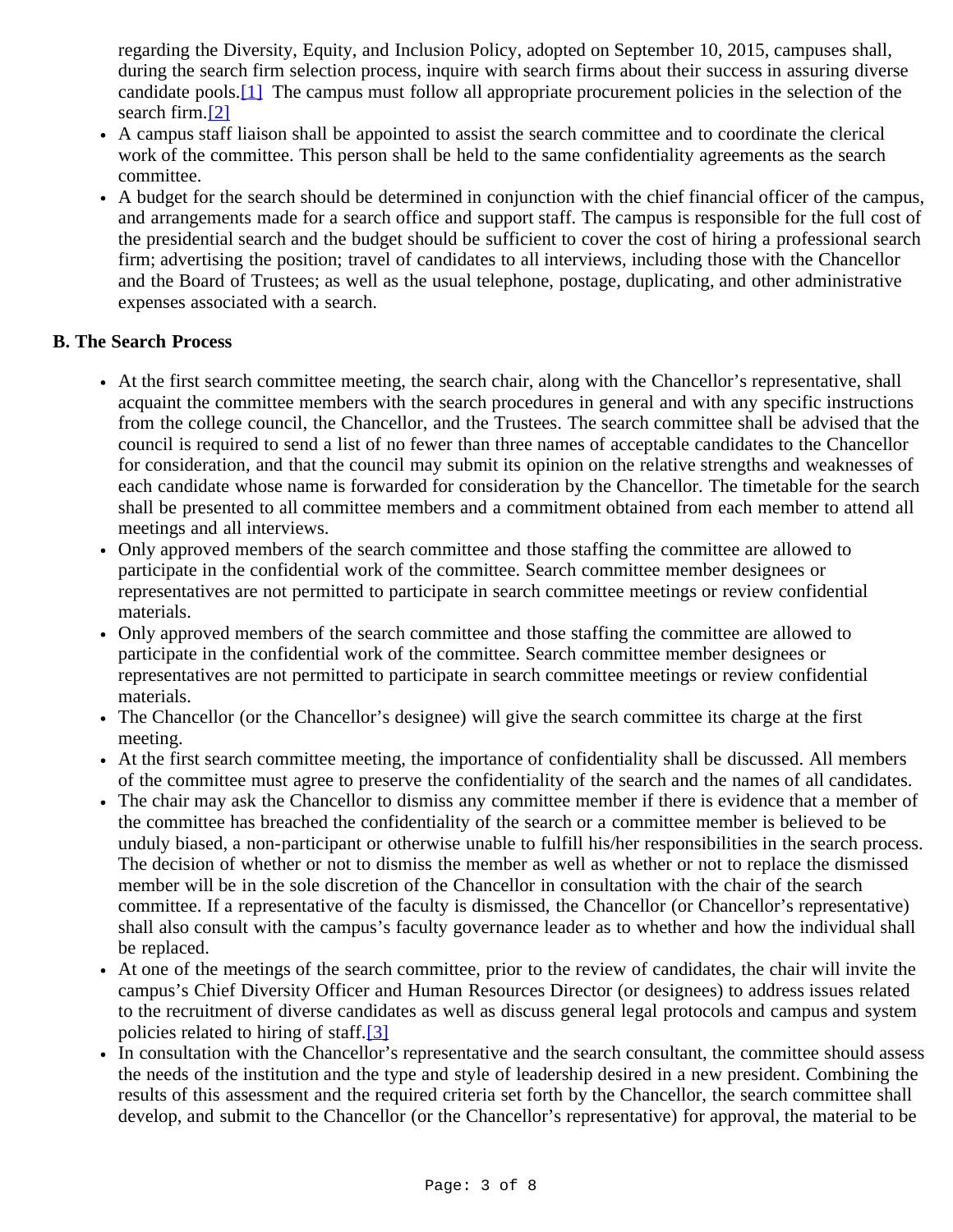used in the advertisement of the vacancy and the recruitment of candidates for the position.

- The campus prospectus and job description for the position of president should be developed in consultation with the search firm and the Chancellor's representative, and reflect the future leadership needs of the college. The material should contain at least the following:
	- The general description of the college, including its current strengths, opportunities, and relevant challenges;
	- The required and preferred qualifications for the position;
	- Information about the SUNY system, provided by the Chancellor's representative;
	- Gender neutral language; and
	- The following passage: "*The Institution is an affirmative action, equal opportunity employer and does not discriminate on the basis of race, color, national origin, religion, creed, age, disability, sex, gender identity, sexual orientation, familial status, pregnancy, predisposing genetic characteristics, military status, domestic violence victim status, criminal conviction, or retaliation*."
- The vacancy shall be advertised nationally and in a way intended to generate a diverse pool of candidates. The campus and/or SUNY Chief Diversity Officer shall be consulted in the development of the advertising plan. In order to reach an array of potential candidates, the vacancy shall be broadly advertised in recruitment sources that target the higher education sector and/or are determined to be Equal Opportunity recruitment outlets such as:
	- The Chronicle of Higher Education
	- Inside Higher Education
	- Higheredjobs.com
	- Diverse Issues in Higher Education (formerly Black Issues in Higher Education)
	- Hispanic Outlook
	- The Insight into Diversity
	- Military Hire
- The following can be additional sources of information on creating effective recruitment strategies for diverse candidate pools:
	- National Association for Equal Opportunity in Higher Education
	- American Council on Education's Women's Network
	- American Association of University Women
	- U.S Department of Veterans Affairs
	- Joining Forces
- Prior to commencing a review of the candidates, the committee should:
	- Establish evaluation criteria and interview questions based on the qualifications described in the advertisement;
	- Become familiar with requirements of the position and the required and preferred qualifications of the position;
	- Designate a diversity advocate(s) with the role of advocating for diversity as a core component of the search process;
	- Discuss the role of the search committee members in representing first the best interest of the institution, and second the constituencies that they represent; and
	- Consider the need to develop and abide by a fair and just selection process.
- In consultation with the search firm, the committee will develop an initial application screening method and identify those candidates who meet the minimum qualifications. Letters should be sent to those who do not meet the minimum qualifications for the position as soon as practical.
- From the pool of candidates who meet the minimum qualifications, the committee shall use the agreed upon evaluation criteria to select a group of approximately 20 names whom they judge to be the strongest applicants. Additional information may be collected on this group by the search consultant and committee members. Additional information may include reference checking (but only from references named by the candidate in order to preserve the candidate's confidentiality and only after permission from the candidate to contact those references has been obtained), and appropriate internet searches.
- When additional information is collected and reference checking, if done, has been completed, the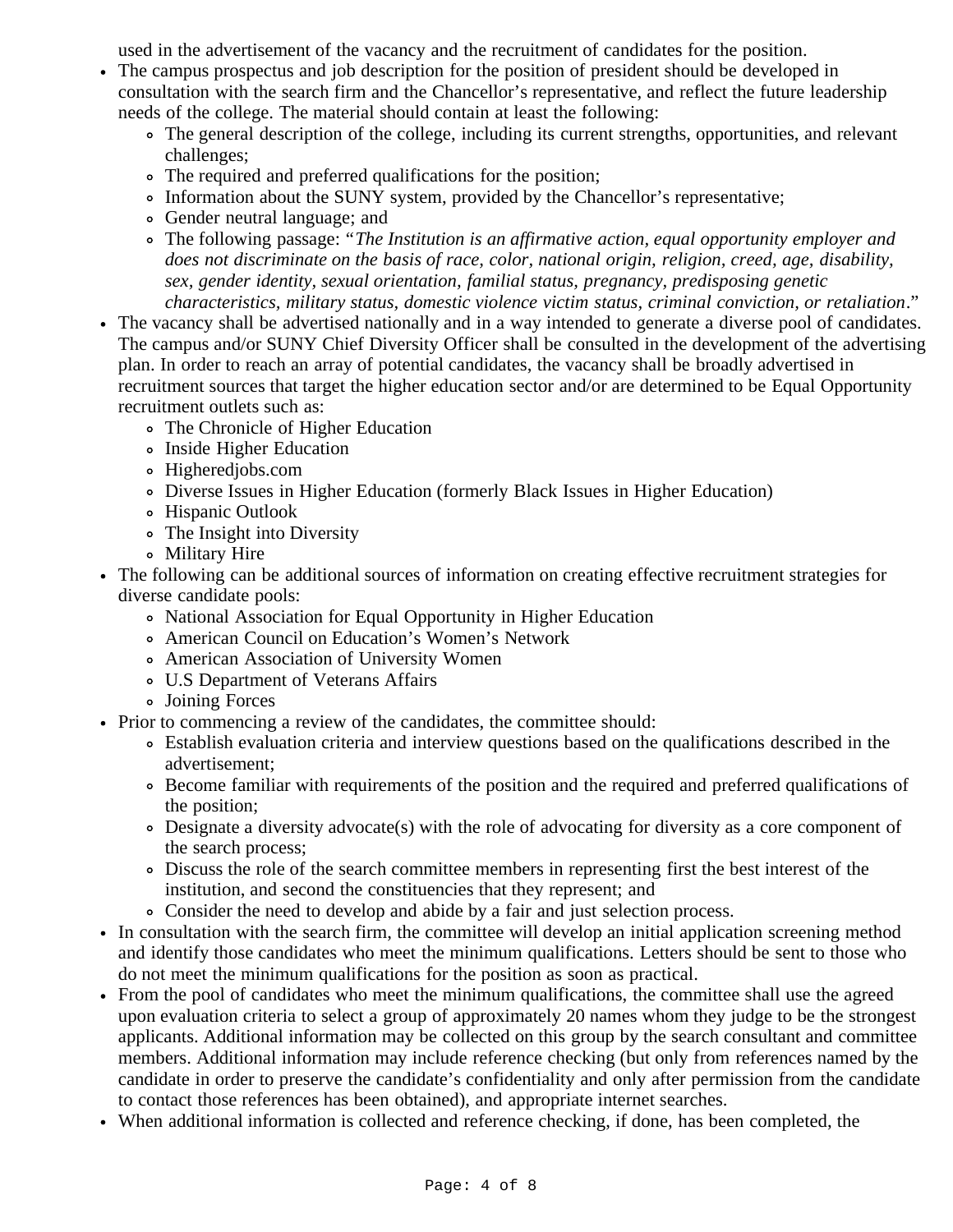committee shall meet to review the applications of all candidates and to discuss the additional information obtained. The committee will then select a group of approximately 8-12 candidates to be interviewed at a site convenient to the committee and to the candidates, subject to the approval by the Chancellor (or the Chancellor's representative). The site selected for the interviews must be designed to assure that the confidentiality of the names of the candidates to be interviewed will be maintained. Prior to the interviews, the search consultant will conduct a thorough review of each candidate's credentials and check references supplied by each candidate, and provide the search committee with the results of that review. (Please see Appendix A for additional guidance on the appropriate methods, including legal limitations, for collecting additional information).

- All members of the search committee should attend the personal interviews. The Chancellor's representative (or designee) will also attend these interviews. Each interview will typically last at least one hour, using a list of questions to be asked of all candidates. Time should also be allotted during this interview to allow each candidate to ask questions of the committee.
- Following these interviews, the committee should meet to discuss and review the qualifications of the candidates interviewed and to select a small group of five or more candidates as semi-finalists. At this point, most searches will proceed with publicly announced campus visits by semi-finalists, subject to the approval by the Chancellor (or the Chancellor's representative). Other searches, as described below, may proceed as a representational search. Where appropriate during campus visits, the candidate's spouse/partner, or other family members or associates, may also be invited to visit the campus. At this stage, candidates will be asked to allow the search committee to check references, other than those names provided by the candidates. Candidates other than the semi-finalists should be notified prior to the release to the public of the names of candidates to be invited to the campus.
- Up to this point in the search process, the names of the candidates have been kept confidential by the committee. When the semi-finalists are scheduled to visit campus, their names are released to the public, along with general information about their background and qualifications. It is recommended that the name of each semi-finalist be made public at least 48 hours prior to their scheduled campus visit. The names may be released at the same time or the release staggered throughout the process.
- Campus visits shall be designed to allow a large number of campus and community members to meet and hear from each candidate. In planning these visits, the committee should remember that at this stage of the process they are recruiting the candidates as well as evaluating them.
- All members of the council should actively participate in the interviews of the semi-finalist candidates who visit the campus.
- The SUNY Board of Trustees and the Chancellor may in confidence request access to search committee documents, including candidates' curriculum vitae, at any point in the process. However, all information regarding the reference checks, committee discussion and voting on the various applicants is confidential, and may not be divulged at any time.

# **C. Representational Searches**

- When deemed necessary by the Chancellor and the State University Board of Trustees, or when initiated by the Council Chair and agreed upon by the Chancellor and State University Board of Trustees, the search will be deemed a representational search where the search committee will be the representatives of the campus in lieu of campus visits and where the semi-finalists' names are not publicized to the community.
- The sole criterion upon which this decision rests is a determination as to whether a traditional search process with public campus meetings would inhibit the generation of a suitable pool of excellent candidates.
- During a representational search, members of the college council and other designated members of the college community will be invited to meet with the semi-finalist candidates under strict rules of confidentiality.
- The decision whether to hold campus visits will be discussed with the college council and search committee, but it is in the sole discretion of the Chancellor and Board of Trustees of the State University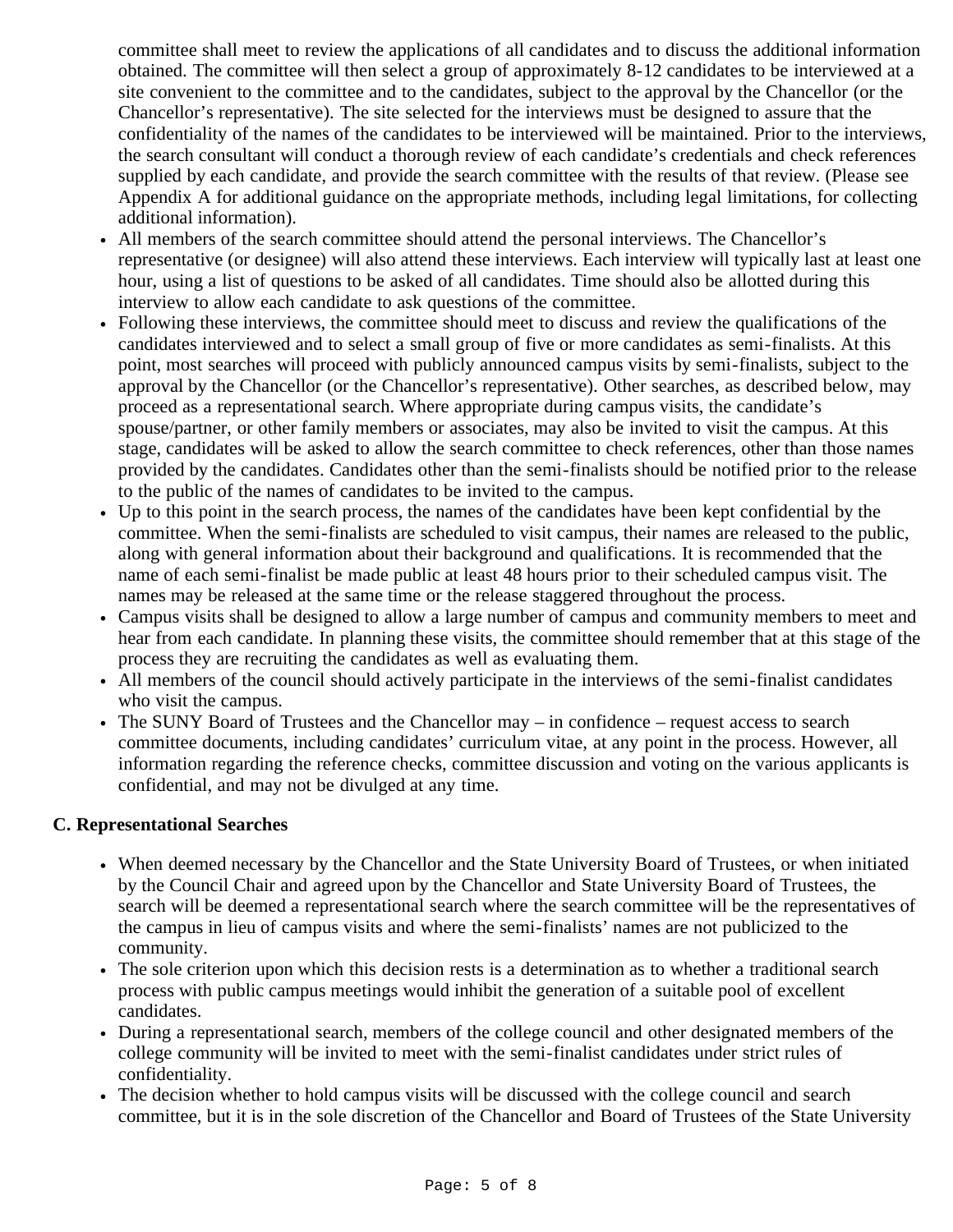of New York.

# **D. Selection Process**

- The search committee shall meet and deliberate on the merits of each semi-finalist candidate. It is recommended that all council members be invited to join the search committee at this meeting to hear the search committee's discussions regarding the relative merits of each candidate.
- The search committee shall forward to the council the list of all acceptable candidates, along with a short (one page) synopsis of the relative strengths and weaknesses of each candidate. The committee shall determine the appropriate process by which a candidate may be determined to be acceptable. The search committee is strongly urged to forward as many acceptable names as possible to the council for consideration.
- The council then shall meet and deliberate on the relative merits of each of the candidates whose names have been forwarded to them by the search committee. While the recommendation of candidates to the Chancellor and the State University Board of Trustees is the prerogative of the council alone, consensus between the council and the search committee should be sought and encouraged. Serious disagreement about the final candidates recommended by the council, particularly any disagreement that clearly follows major constituency lines, suggests a potentially serious problem with the search process.
- The council shall recommend three acceptable finalist candidates to the Chancellor for consideration. The recommendations shall be unranked, though the council may submit its opinion in written form on the relative strengths and weaknesses of each finalist candidate whose name is forwarded for consideration by the Chancellor.
- In most searches, the Chancellor shall then invite the three candidates to meet with him/her and, as appropriate, members of his/her senior staff prior to the Chancellor making a final recommendation to the Board.
- In most searches, the three candidates will be required to provide a presentation to an invited audience including SUNY senior staff and members of the SUNY Board of Trustees about their vision for the campus, how they will advance that vision, and how they will work with system to achieve that vision. The materials (e.g., C.V. and cover letter) shall be provided to the invited audience in advance of the presentations. Those in attendance shall provide feedback to the Chancellor for his/her consideration in selecting a nominee to forward to the Trustees for their approval.

# **E. Board of Trustees Approval**

- The Chancellor shall provide the name of her recommendation as well as related background materials to the Board of Trustees. Except when approved by the Board Chair, the Chancellor shall provide such information no less than one week prior to the Trustees' interview of the candidate.
- For each search, a sub-committee of at least three members of the Trustees shall be constituted to serve as the primary liaisons of the Board to the search. Responsibilities of the sub-committee shall include:
	- Reviewing the materials provided by the three candidates forwarded to the Chancellor and attending the required presentation to be given by the three finalists advanced to the Chancellor;
	- Interviewing, in person, the candidate recommended by the Chancellor, at a time and place arranged by the Secretary of the Board of Trustees;
	- Receive from the Chancellor a proposed annual compensation package with background compensation data as well as a summary of the search process.
	- Making a full report of the process and forwarding its recommendations on both the candidate and the compensation package to the full Board of Trustees.
- It is anticipated that a recommended candidate approved by the sub-committee of the Board of Trustees will be invited to attend the next scheduled meeting of the Board of Trustees for consideration of final appointment. The Board of Trustees may meet with the candidate in executive session before a final presentation and vote.
- Interviews done by the full Board will occur on the first day of a scheduled meeting in executive session.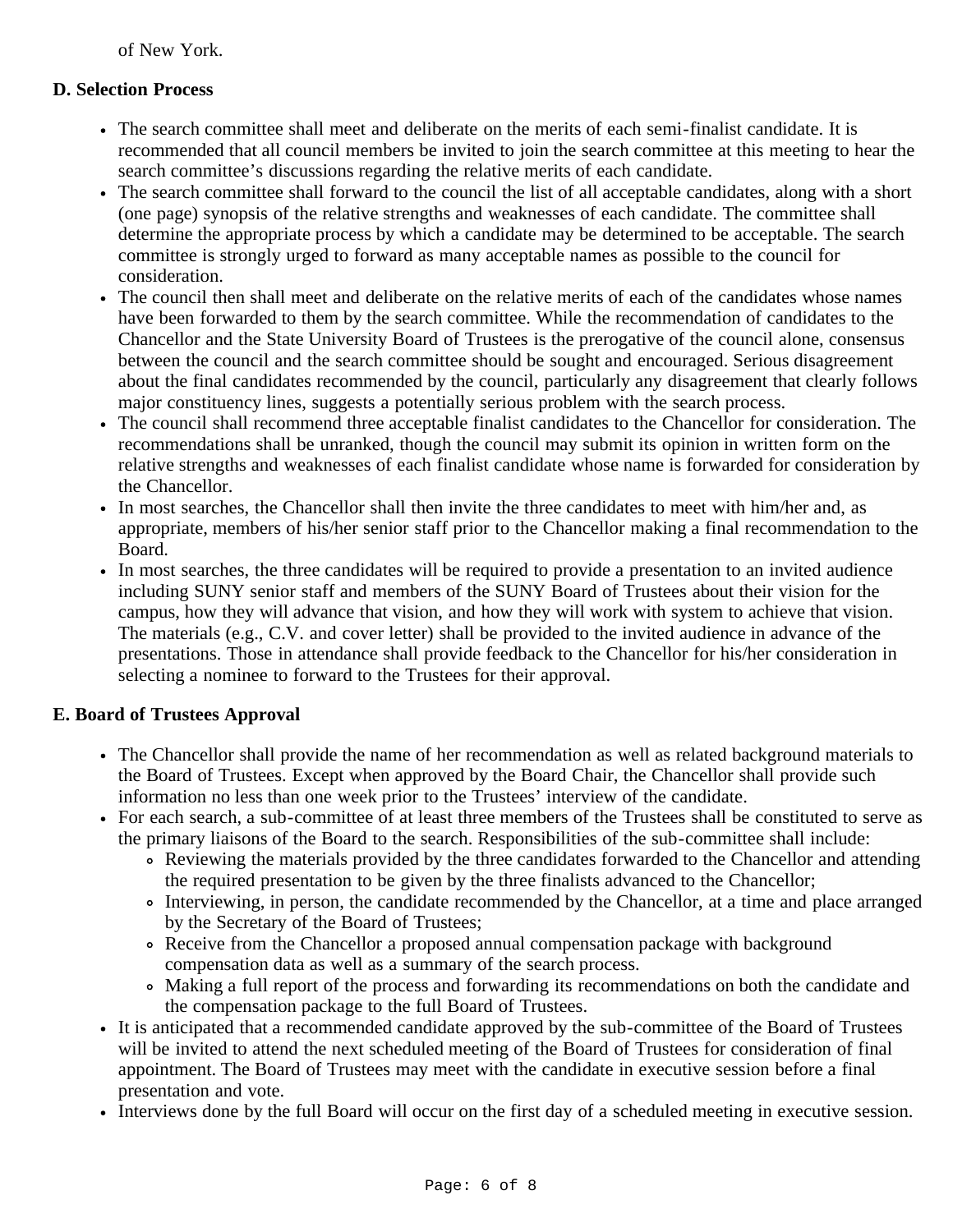At the meeting (or prior to the meeting) with the candidate, the Chancellor will provide to the Board of Trustees a proposed annual compensation package with background compensation data as well as a summary of the search process. It is anticipated that a recommended candidate interviewed during executive session will be invited to attend the next scheduled meeting of the Board of Trustees for consideration of final appointment.

# **F. Post Search Evaluation**

Once a search has been completed, it is recommended that the SUNY Office of Presidential Searches and Leadership, in consultation with the College Council, administer an evaluation to the search committee, all candidates that were invited to the off-site interviews, and the selected candidate. The evaluation should be considered a tool for the System and College Council to understand how the process went, review of the search firm and consultant used, and what they should learn from the search that should be remembered for future searches.

# **G. Reopened Searches**

Should the Chancellor or the Board of Trustees decide that the circumstances warrant the reopening of a search, it is within their discretion to require that the Council Chair appoint, in accordance with these guidelines, a new search committee.

# **H. Internal Candidates**

Should anyone from within the campus community wish to apply for the presidency, that individual must do so by way of a formal application prior to the closing date for the receipt of nominations. Any such internal candidate who does not formally apply for the position and participate in the entire search process will not be considered for the position. Interim Presidents may not be candidates for the presidency unless they have received the written permission of the Chancellor to participate as candidates.

<span id="page-6-0"></span>Forms

There are no forms relevant to this procedure.

<span id="page-6-1"></span>Related Procedures

[Procedure Doc. 2501.](http://www.suny.edu/sunypp/lookup.cfm?lookup_id=438) - Guidelines for Presidential Searches for Community Colleges

<span id="page-6-2"></span>[<sup>\[1\]</sup>](#page-2-0) The SUNY Office of Presidential Searches and Leadership shall track the efforts of search firms in developing of diverse candidate pools to fill presidential vacancies and share this information, as appropriate, with campuses. The Office will also provide each selected search firm with a copy of the Board Resolution policy on Diversity, Equity, and Inclusion as well as the system and campus diversity plans.

<span id="page-6-3"></span>[<sup>\[2\]</sup>](#page-2-1) The search committee should consult with the campus purchasing office to ensure that all state and SUNY rules and regulations are followed regarding the contracting of the search firm.

<span id="page-6-4"></span>[<sup>\[3\]</sup>](#page-2-2) Per the SUNY Board of Trustees Resolution policy on Diversity, Equity and Inclusion, adopted on September 10, 2015, each SUNY campus is required to appoint a Chief Diversity Officer (CDO) no later than August 15, 2017. In the event of a position vacancy or this position has not yet been filled, the SUNY CDO (or designee) shall be invited to meet with the search committee.